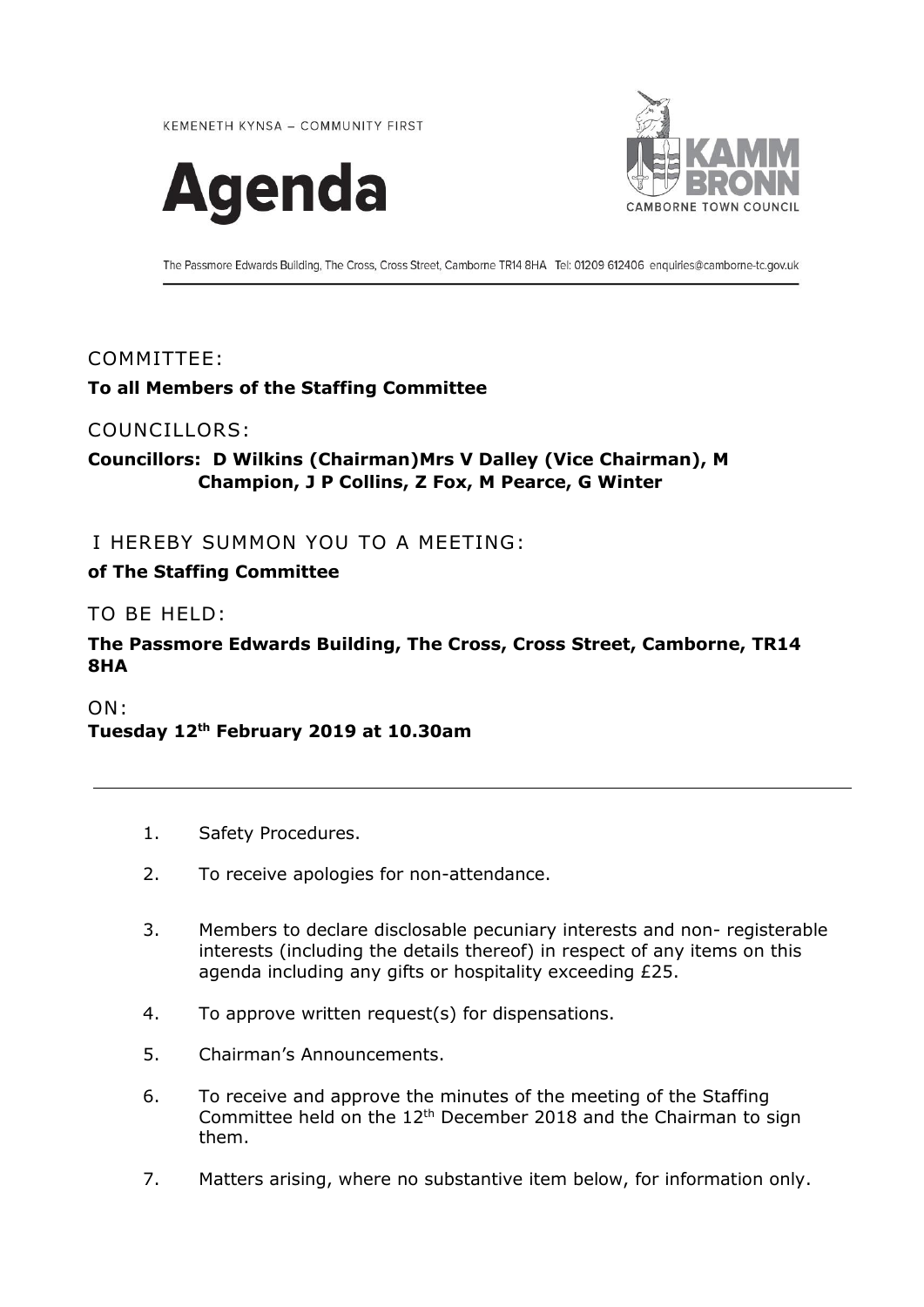- 8. To receive the net position by code to December 2018 of the Staffing Revenue Budget 2018/2019, note committed expenditure to date and agree any appropriate action.
- 9. To receive a verbal report from the Town Clerk regarding the implementation of the Skylite Report recommendations as approved by Full Council, approve action and authorise associated expenditure.
- 10. To consider and approve recruitment arrangements for:
	- i) The Project, Amenities and Health & Safety Officer;
	- ii) The Engagement Officer.
- 11. To consider and approve arrangements for the appointment of an Amenities Supervisor.
- 12. To receive six monthly performance reviews for all members of staff, approve action and authorise expenditure accordingly (To Follow)
- 13. To consider and approve staffing arrangements for sickness absence and annual leave to cover the Library Service, approve action and authorise associated expenditure.
- 14. To consider any other necessary short-term staffing arrangements, approve action and authorise expenditure accordingly.
- 15. To approve the purchase of office equipment for the Engagement Officer and authorise expenditure accordingly.
- 16. To approve the purchase of three Sharps Disposal kits and authorise expenditure from the Amenities Health, Safety and Welfare budget.
- 17. To approve a revised Grievance Procedure policy (S.338.2).
- 18. To receive correspondence regarding Writing References and approve action accordingly.
- 19. To receive the Ministry of Housing, Communities and Local Government Policy consultation on the Local Government Pension Scheme and approve any action.
- 20. To receive the Cornwall Pension Fund Administration Strategy.
- 21. To receive the Cornwall Pension Fund Employer Newsletter for:
	- i) December 2018
	- ii) January 2019.
- 22. To receive correspondence regarding the LGRC and NALC Local Council EXPO 2019 and approve attendance by the Town Clerk if appropriate and authorise associated expenditure.
- 23. To approve the Town Clerk's attendance at the SLCC Leadership in Action Conference and authorise expenditure from the Staff Administration Staff